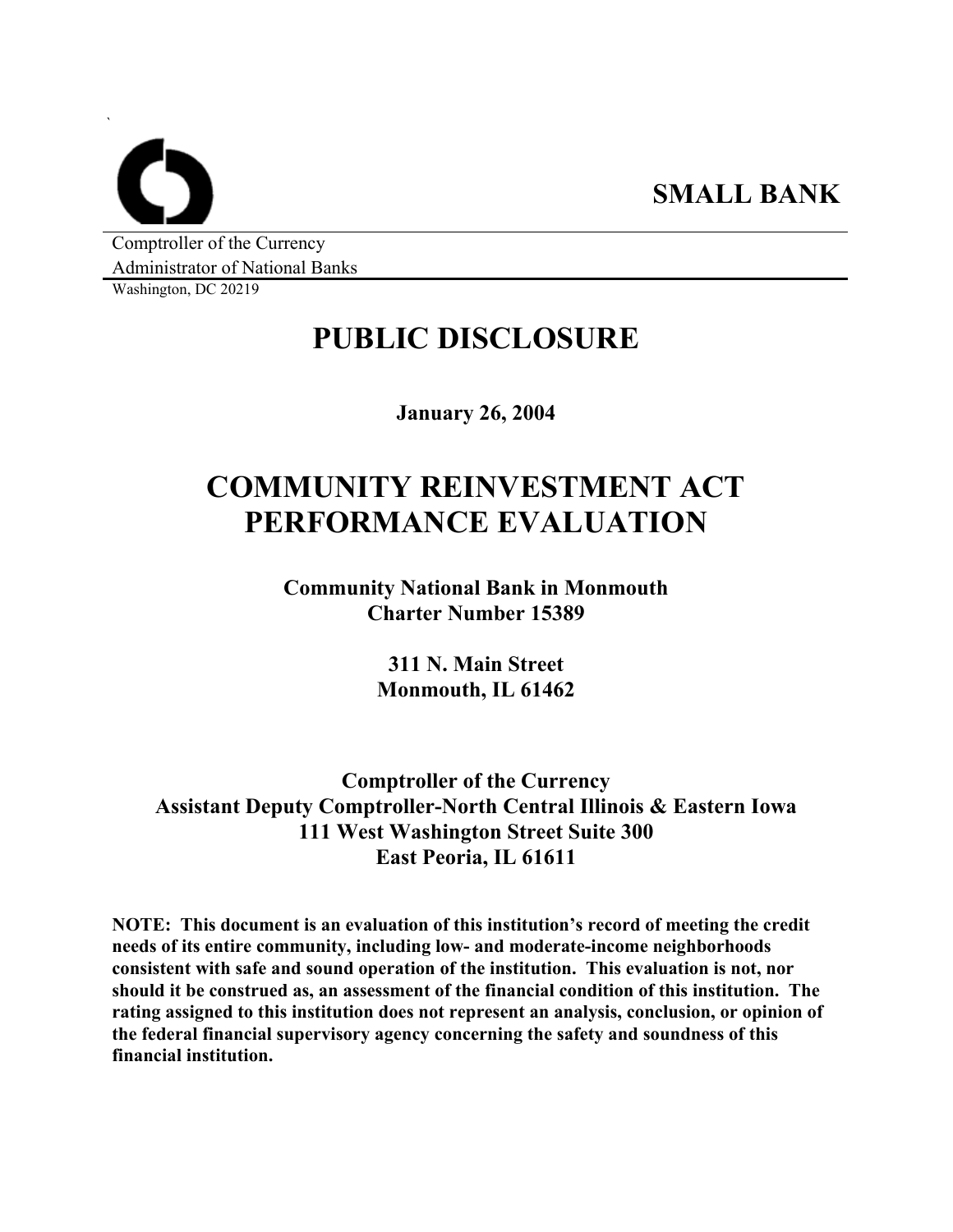# **INSTITUTION'S CRA RATING**

### **This institution is rated Satisfactory.**

- The bank's record of lending to borrowers of different income levels, including low- and moderate-income individuals, is reasonable.
- The number and dollar volume of loans originated to small farms and small business within the Assessment Area (AA) satisfactorily demonstrate the bank's commitment to the community.

# **DESCRIPTION OF INSTITUTION**

- Community National Bank (CNB) is located in Monmouth, Illinois. Monmouth is located on in Western Illinois on Highway 34 between Burlington, Iowa and Galesburg, Illinois. The bank has no branches. The population of Monmouth is approximately 9,900. Surrounding real estate is principally farmland. The banking office, drive in and deposit gathering ATMs are located in Monmouth.
- The bank's asset size is \$52 million.
- The bank is a not a subsidiary of a holding company nor does it have any affiliates.
- There has been no merger or acquisition activity that affected the scope of the bank's operations during the evaluation period.
- Other:
	- Loans represent 43 percent of total assets.
	- The bank has no foreign deposits.
	- The loan portfolio consists of the following types of loans, consistent with the bank's strategy:

| <b>Residential Real Estate</b> | 42%     |
|--------------------------------|---------|
| Commercial Credit              | 7%      |
| Consumer Credit                | 22%     |
| <b>Commercial Real Estate</b>  | 5%      |
| <b>Agricultural Production</b> | 9%      |
| Farmland                       | 15%     |
|                                | $100\%$ |

*Source: Bank Call Report Data*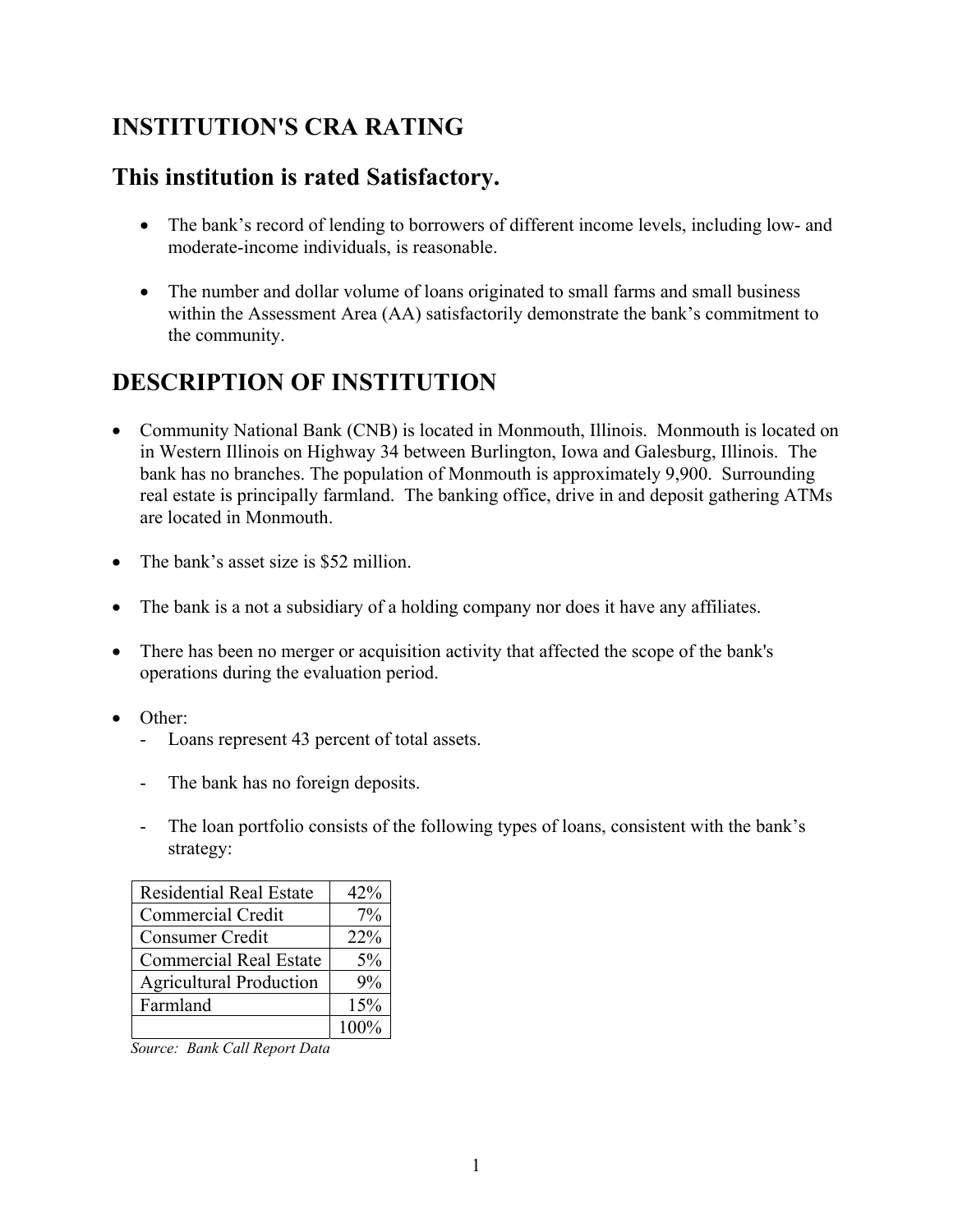- CNB offers a full range of services, including; commercial, agricultural and consumer loans, and deposit products, including all traditional products of a full-service bank.
- There are no legal, financial or other factors impeding the bank's ability to help meet the credit needs in its Assessment Area (AA).
- The date of the last CRA examination was June 21, 1999, and its rating was "Satisfactory".

## **DESCRIPTION OF CNB ASSESSMENT AREA**

• The bank's AA includes the following Block Numbering Areas (BNAs) in Warren County:

Lower-income -- None Moderate-Income – None Middle-income – 8701, 8702, 8703, 8704, 8705 Upper-income -- None

According to 2000 Census data, the population of the AA is 18,735. The 2003 non-Metropolitan Statistical Area (MSA) statewide median family income for Illinois is \$48,200. Potential borrowers earning less than 50 percent of the non-MSA statewide median family income are designated as low-income; those earning 51-80 percent are moderate-income; those earning 81-120 percent are middle-income and those earning more than 120 percent are upperincome. Within the AA, 17 percent of families are low-income; 21 percent are moderateincome; 62 percent are middle- and upper-income.

- There are 7,787 housing units in the AA, of which 69 percent are owner-occupied, 24 percent are rentals and 8 percent are vacant. The median age of homes in the AA is 59 years.
- Economic conditions in the AA are stable. The local economy includes manufacturing and agricultural employers including Farmland Industries, Monmouth College and the Monmouth School District. Many residents also commute to Galesburg, where major employers include a state correctional facility and two colleges. There is significant competition from other financial institutions in the area. Unemployment as of January 2004 is high at 6.9%.
- The AA meets the requirements of the regulation.

### **CONCLUSIONS ABOUT PERFORMANCE CRITERIA**

#### **Loan-to-Deposit Ratio**

• The loan-to-deposit ratio is reasonable, and meets the standard for satisfactory performance.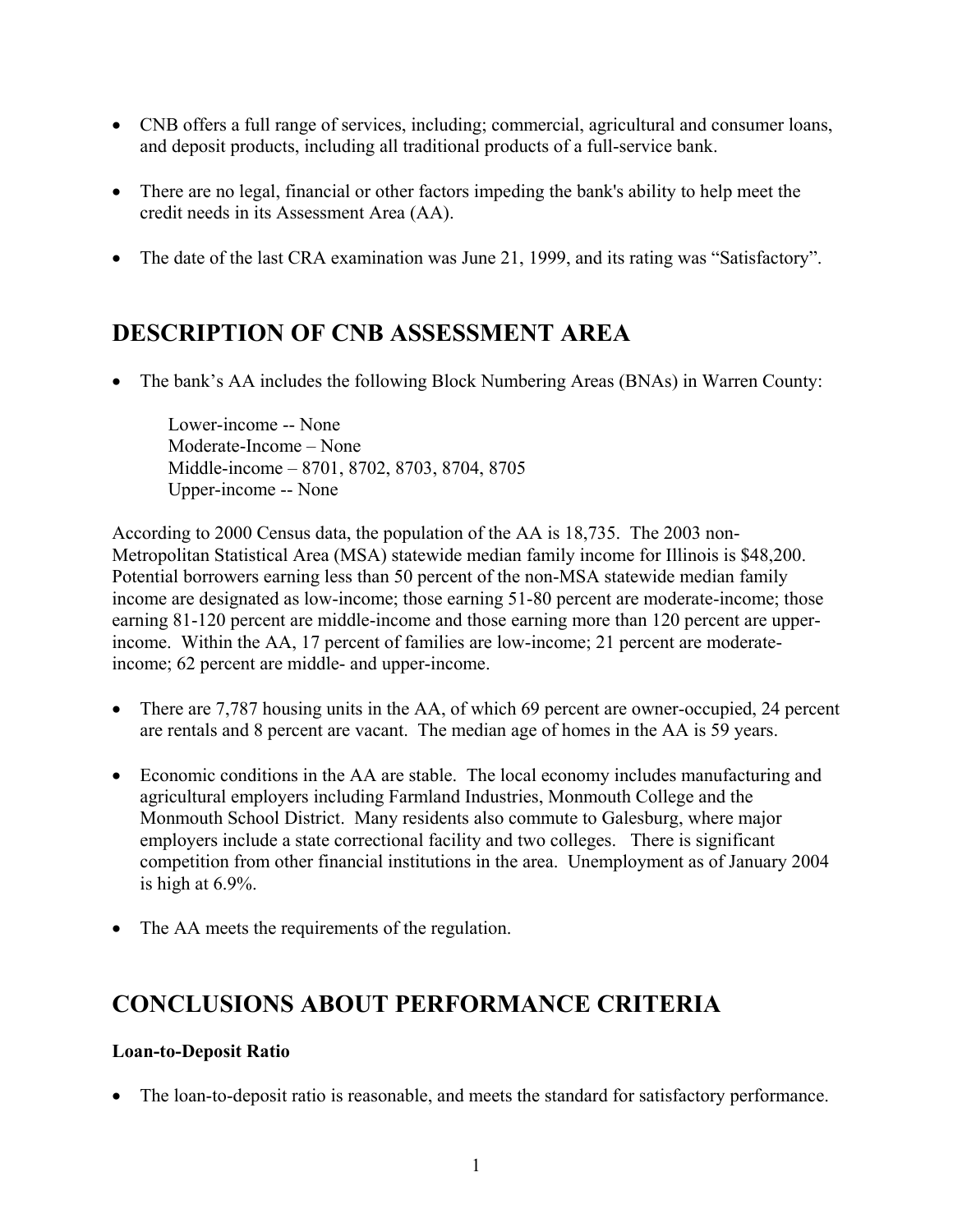- CNB's loan-to-deposit ratio at 54 percent is comparable to similarly situated banks in the AA. Among banks in the two counties, the ratios range from 34 percent to 74 percent.
- Over the past eight quarters, the bank's quarterly average loan-to-deposit ratio has ranged from 54 percent to 65 percent.

#### **Lending in Assessment Area**

• A majority of the loans, by dollar volume and number, are to borrowers within the bank's AA. This meets the standard for satisfactory performance.

| <b>Lending in Monmouth Assessment Area</b> |                 |      |    |               |       |                    |      |              |      |              |
|--------------------------------------------|-----------------|------|----|---------------|-------|--------------------|------|--------------|------|--------------|
|                                            | Number of Loans |      |    |               |       | Dollars of Loans   |      |              |      |              |
|                                            | Inside          |      |    | Outside       | Total | Inside             |      | Outside      |      | Total        |
| Loan Type                                  |                 |      |    |               |       |                    |      |              |      |              |
|                                            | #               | $\%$ | #  | $\frac{0}{0}$ |       | \$                 | $\%$ | \$           | $\%$ |              |
| Commercial                                 | 46              | 61%  |    | 30 39%        | 76    | \$461,987          | 40%  | \$688,420    | 60%  | \$1,150,407  |
| Ag                                         | 66              | 73%  |    | 24 27%        | 90    | \$440,200          | 91%  | \$43,112     | 9%   | \$483,312    |
| Production                                 |                 |      |    |               |       |                    |      |              |      |              |
| <b>Real Estate</b>                         | 498             | 96%  | 23 | 4%            |       | 521 \$24,371,252   | 78%  | \$6,833,871  | 22%  | \$31,205,123 |
| Consumer                                   | 1,332           | 73%  |    | 482 27%       |       | 1,814 \$15,145,623 | 73%  | \$5,681,023  | 27%  | \$20,826,646 |
| Ag Equipment                               | 28              | 74%  |    | 10 26%        | 38    | \$578,130          | 59%  | \$402,374    | 41%  | \$980,504    |
| Totals                                     | 1,970           | 78%  |    | 569 22%       |       | 2,539 \$40,997,192 | 75%  | \$13,648,800 | 25%  | \$54,645,992 |

*Source: Bank MIS.* 

#### **Lending to Borrowers of Different Incomes and to Businesses of Different Sizes**

- The bank's performance under this criterion meets the standard for satisfactory performance. In addition to providing real estate financing for low- and moderate-income individuals, the bank originates small dollar personal loans.
- The bank is actively lending to low- and moderate-income individuals. Of 602 real estatesecured loans originated since the previous examination, 29 percent were for less than \$25,000; 41 percent were between \$25-50,000; 22 percent were between \$50-100,000, and 9 percent were greater than \$100,000. While we were not able to separate the residential real estate loans from the commercial and farmland loans, the bank's real estate portfolio is heavily weighted to one-to-four family residences: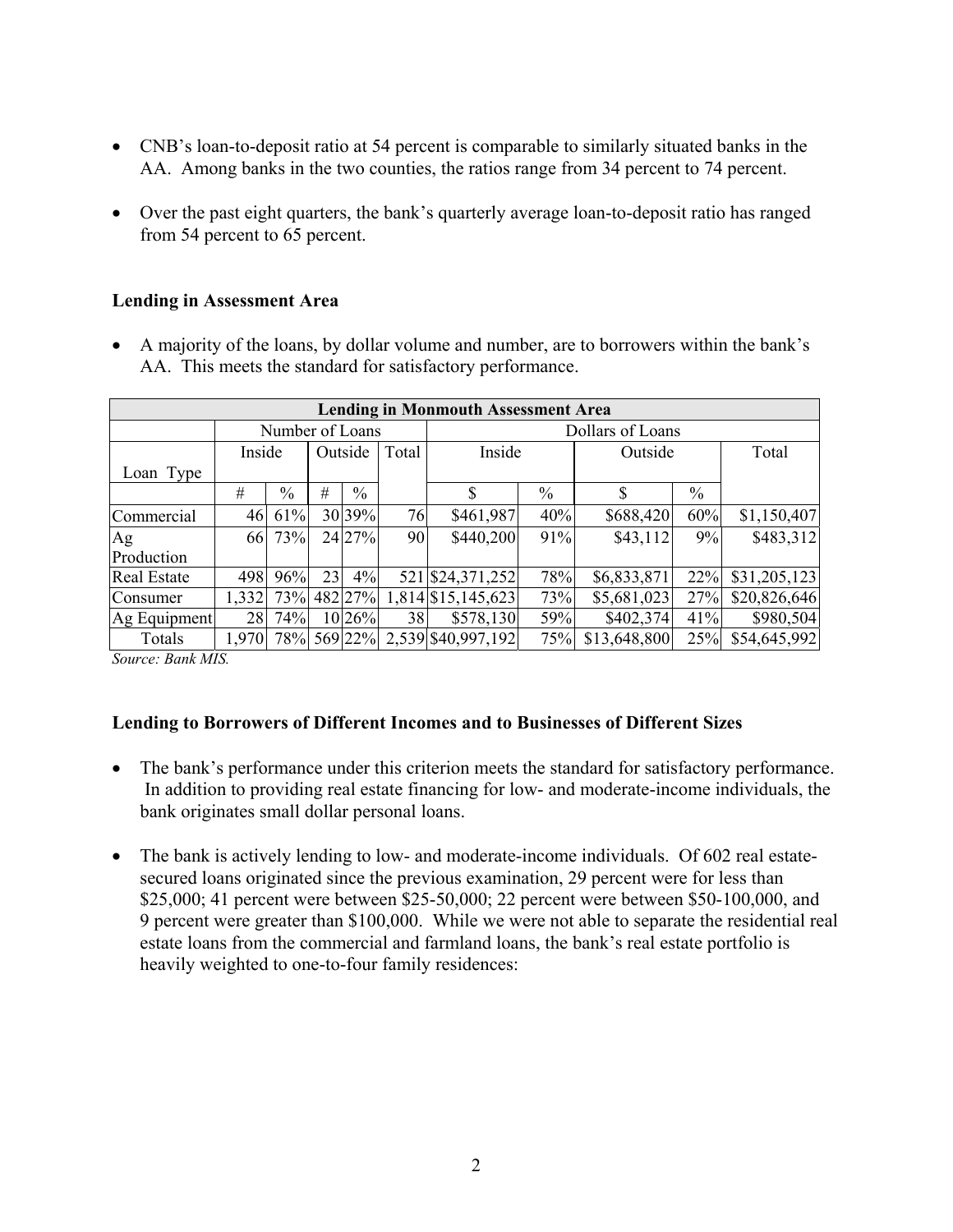| Loan Type         | Dollar Volume | Percen |
|-------------------|---------------|--------|
|                   |               |        |
| 1-4 Family        | \$42,527,000  | 56%    |
| Residences        |               |        |
| Commercial R/E    | \$27,740,000  | 36%    |
| Farmland          | \$3,341,000   | 4%     |
| Multifamily R/E   | \$1,454,000   | $2\%$  |
| Home Equity Lines | \$1,101,000   | $1\%$  |
| Construction      | \$950,000     | $1\%$  |
|                   | \$77,113,000  | 100%   |

The median housing price in Warren County is \$60,135.

We used loan size as a proxy to demonstrate the bank's effectiveness in meeting the credit needs of small businesses and small farms. CNB originates FSA and other government guaranteed loans for agricultural production, loans on commercial and farm real estate, and commercial and agricultural loans for working capital, equipment and inventory.

| Distribution of Loans to Businesses by Loan Size in Monmouth Assessment Area |           |            |                                    |        |  |  |  |
|------------------------------------------------------------------------------|-----------|------------|------------------------------------|--------|--|--|--|
| Loan Size                                                                    | Number of | Percent of | Dollar Volume of Percent of Dollar |        |  |  |  |
| (000's)                                                                      | Loans     | Number     | Loans                              | Volume |  |  |  |
| $\$0 - \$25,000$                                                             | 39        | 73%        | \$371,367                          | 34%    |  |  |  |
| $$25,001 - $50,000$                                                          | 10        | 19%        | \$374,324                          | 34%    |  |  |  |
| \$50,001 - \$100,000                                                         |           | $4\%$      | \$100,070                          | 9%     |  |  |  |
| More than \$100,000                                                          |           | $4\%$      | \$249,798                          | 23%    |  |  |  |
| Total                                                                        | 53        | 100%       | \$1,095,559                        | 100%   |  |  |  |

#### **Source: Bank MIS**

| Distribution of Loans to Farms by Loan Size in Monmouth Assessment Area |           |            |                                    |        |  |  |  |
|-------------------------------------------------------------------------|-----------|------------|------------------------------------|--------|--|--|--|
| Loan Size                                                               | Number of | Percent of | Dollar Volume of Percent of Dollar |        |  |  |  |
| (000's)                                                                 | Loans     | Number     | Loans                              | Volume |  |  |  |
| $$0 - $25,000$                                                          | 33        | 57%        | \$336,864                          | 24%    |  |  |  |
| $$25,001 - $50,000$                                                     | 18        | 32%        | \$653,227                          | 46%    |  |  |  |
| $$50,001 - $100,000$                                                    |           | $11\%$     | \$427,613                          | 30%    |  |  |  |
| Total                                                                   | 57        | 100%       | \$1,417,704                        | 100%   |  |  |  |

*Source: Bank MIS* 

#### **Geographic Distribution of Loans**

• The bank has only middle-income BNAs, in Warren County. Therefore, geographic distribution analysis is not meaningful.